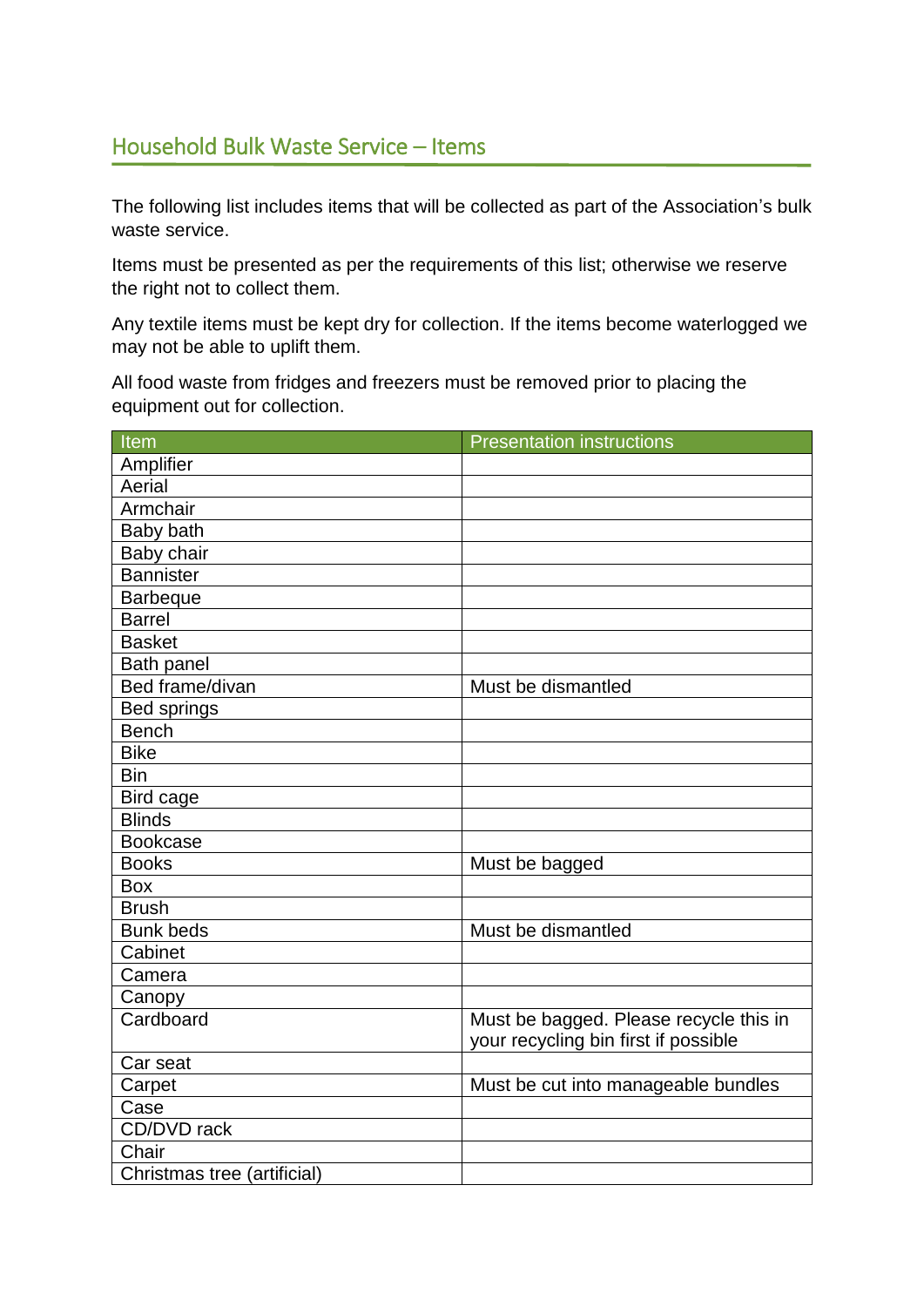| Chute<br>Cistern<br>Climbing frame<br>Must be dismantled<br><b>Clothes horse</b><br>Coat stand<br>Coffee machine<br>Computer<br>Cooker<br>Cooker hood<br>Cot<br>Crate<br>Cupboard<br>Curtain rail<br>Cushion<br>Deck chair<br>Deep fat fryer<br><b>Desk</b><br><b>Dishwasher</b><br>Door<br><b>Drawers</b><br>Dressing table<br><b>Duvet</b><br>DVD player<br>Exercise bike<br>Fan<br>Filing cabinet<br>Fire (electric)<br>Fire guard<br>Fireplace (wooden)<br>Fish tank<br>Glass must be secured<br>Floor light<br>Fridge<br>All food must be removed<br>All food must be removed<br>Freezer<br>Garden seat<br>Gate (wooden)<br>We can't collect metal gates<br>Glass door<br>Glass must be secured<br>Glass table<br>Glass must be secured<br>Headboard<br>Heater<br>We can't uplift old brick filled storage<br>heaters<br>Hi-Fi/stereo<br>Hob (electric)<br>Iron<br>Ironing board<br>Karaoke machine<br>Keyboard/synth | Christmas tree (real) | Must be cut into length of less than 4ft |
|----------------------------------------------------------------------------------------------------------------------------------------------------------------------------------------------------------------------------------------------------------------------------------------------------------------------------------------------------------------------------------------------------------------------------------------------------------------------------------------------------------------------------------------------------------------------------------------------------------------------------------------------------------------------------------------------------------------------------------------------------------------------------------------------------------------------------------------------------------------------------------------------------------------------------|-----------------------|------------------------------------------|
|                                                                                                                                                                                                                                                                                                                                                                                                                                                                                                                                                                                                                                                                                                                                                                                                                                                                                                                            |                       |                                          |
|                                                                                                                                                                                                                                                                                                                                                                                                                                                                                                                                                                                                                                                                                                                                                                                                                                                                                                                            |                       |                                          |
|                                                                                                                                                                                                                                                                                                                                                                                                                                                                                                                                                                                                                                                                                                                                                                                                                                                                                                                            |                       |                                          |
|                                                                                                                                                                                                                                                                                                                                                                                                                                                                                                                                                                                                                                                                                                                                                                                                                                                                                                                            |                       |                                          |
|                                                                                                                                                                                                                                                                                                                                                                                                                                                                                                                                                                                                                                                                                                                                                                                                                                                                                                                            |                       |                                          |
|                                                                                                                                                                                                                                                                                                                                                                                                                                                                                                                                                                                                                                                                                                                                                                                                                                                                                                                            |                       |                                          |
|                                                                                                                                                                                                                                                                                                                                                                                                                                                                                                                                                                                                                                                                                                                                                                                                                                                                                                                            |                       |                                          |
|                                                                                                                                                                                                                                                                                                                                                                                                                                                                                                                                                                                                                                                                                                                                                                                                                                                                                                                            |                       |                                          |
|                                                                                                                                                                                                                                                                                                                                                                                                                                                                                                                                                                                                                                                                                                                                                                                                                                                                                                                            |                       |                                          |
|                                                                                                                                                                                                                                                                                                                                                                                                                                                                                                                                                                                                                                                                                                                                                                                                                                                                                                                            |                       |                                          |
|                                                                                                                                                                                                                                                                                                                                                                                                                                                                                                                                                                                                                                                                                                                                                                                                                                                                                                                            |                       |                                          |
|                                                                                                                                                                                                                                                                                                                                                                                                                                                                                                                                                                                                                                                                                                                                                                                                                                                                                                                            |                       |                                          |
|                                                                                                                                                                                                                                                                                                                                                                                                                                                                                                                                                                                                                                                                                                                                                                                                                                                                                                                            |                       |                                          |
|                                                                                                                                                                                                                                                                                                                                                                                                                                                                                                                                                                                                                                                                                                                                                                                                                                                                                                                            |                       |                                          |
|                                                                                                                                                                                                                                                                                                                                                                                                                                                                                                                                                                                                                                                                                                                                                                                                                                                                                                                            |                       |                                          |
|                                                                                                                                                                                                                                                                                                                                                                                                                                                                                                                                                                                                                                                                                                                                                                                                                                                                                                                            |                       |                                          |
|                                                                                                                                                                                                                                                                                                                                                                                                                                                                                                                                                                                                                                                                                                                                                                                                                                                                                                                            |                       |                                          |
|                                                                                                                                                                                                                                                                                                                                                                                                                                                                                                                                                                                                                                                                                                                                                                                                                                                                                                                            |                       |                                          |
|                                                                                                                                                                                                                                                                                                                                                                                                                                                                                                                                                                                                                                                                                                                                                                                                                                                                                                                            |                       |                                          |
|                                                                                                                                                                                                                                                                                                                                                                                                                                                                                                                                                                                                                                                                                                                                                                                                                                                                                                                            |                       |                                          |
|                                                                                                                                                                                                                                                                                                                                                                                                                                                                                                                                                                                                                                                                                                                                                                                                                                                                                                                            |                       |                                          |
|                                                                                                                                                                                                                                                                                                                                                                                                                                                                                                                                                                                                                                                                                                                                                                                                                                                                                                                            |                       |                                          |
|                                                                                                                                                                                                                                                                                                                                                                                                                                                                                                                                                                                                                                                                                                                                                                                                                                                                                                                            |                       |                                          |
|                                                                                                                                                                                                                                                                                                                                                                                                                                                                                                                                                                                                                                                                                                                                                                                                                                                                                                                            |                       |                                          |
|                                                                                                                                                                                                                                                                                                                                                                                                                                                                                                                                                                                                                                                                                                                                                                                                                                                                                                                            |                       |                                          |
|                                                                                                                                                                                                                                                                                                                                                                                                                                                                                                                                                                                                                                                                                                                                                                                                                                                                                                                            |                       |                                          |
|                                                                                                                                                                                                                                                                                                                                                                                                                                                                                                                                                                                                                                                                                                                                                                                                                                                                                                                            |                       |                                          |
|                                                                                                                                                                                                                                                                                                                                                                                                                                                                                                                                                                                                                                                                                                                                                                                                                                                                                                                            |                       |                                          |
|                                                                                                                                                                                                                                                                                                                                                                                                                                                                                                                                                                                                                                                                                                                                                                                                                                                                                                                            |                       |                                          |
|                                                                                                                                                                                                                                                                                                                                                                                                                                                                                                                                                                                                                                                                                                                                                                                                                                                                                                                            |                       |                                          |
|                                                                                                                                                                                                                                                                                                                                                                                                                                                                                                                                                                                                                                                                                                                                                                                                                                                                                                                            |                       |                                          |
|                                                                                                                                                                                                                                                                                                                                                                                                                                                                                                                                                                                                                                                                                                                                                                                                                                                                                                                            |                       |                                          |
|                                                                                                                                                                                                                                                                                                                                                                                                                                                                                                                                                                                                                                                                                                                                                                                                                                                                                                                            |                       |                                          |
|                                                                                                                                                                                                                                                                                                                                                                                                                                                                                                                                                                                                                                                                                                                                                                                                                                                                                                                            |                       |                                          |
|                                                                                                                                                                                                                                                                                                                                                                                                                                                                                                                                                                                                                                                                                                                                                                                                                                                                                                                            |                       |                                          |
|                                                                                                                                                                                                                                                                                                                                                                                                                                                                                                                                                                                                                                                                                                                                                                                                                                                                                                                            |                       |                                          |
|                                                                                                                                                                                                                                                                                                                                                                                                                                                                                                                                                                                                                                                                                                                                                                                                                                                                                                                            |                       |                                          |
|                                                                                                                                                                                                                                                                                                                                                                                                                                                                                                                                                                                                                                                                                                                                                                                                                                                                                                                            |                       |                                          |
|                                                                                                                                                                                                                                                                                                                                                                                                                                                                                                                                                                                                                                                                                                                                                                                                                                                                                                                            |                       |                                          |
|                                                                                                                                                                                                                                                                                                                                                                                                                                                                                                                                                                                                                                                                                                                                                                                                                                                                                                                            |                       |                                          |
|                                                                                                                                                                                                                                                                                                                                                                                                                                                                                                                                                                                                                                                                                                                                                                                                                                                                                                                            |                       |                                          |
|                                                                                                                                                                                                                                                                                                                                                                                                                                                                                                                                                                                                                                                                                                                                                                                                                                                                                                                            |                       |                                          |
|                                                                                                                                                                                                                                                                                                                                                                                                                                                                                                                                                                                                                                                                                                                                                                                                                                                                                                                            |                       |                                          |
|                                                                                                                                                                                                                                                                                                                                                                                                                                                                                                                                                                                                                                                                                                                                                                                                                                                                                                                            |                       |                                          |
|                                                                                                                                                                                                                                                                                                                                                                                                                                                                                                                                                                                                                                                                                                                                                                                                                                                                                                                            |                       |                                          |
|                                                                                                                                                                                                                                                                                                                                                                                                                                                                                                                                                                                                                                                                                                                                                                                                                                                                                                                            |                       |                                          |
|                                                                                                                                                                                                                                                                                                                                                                                                                                                                                                                                                                                                                                                                                                                                                                                                                                                                                                                            | Kitchen unit          |                                          |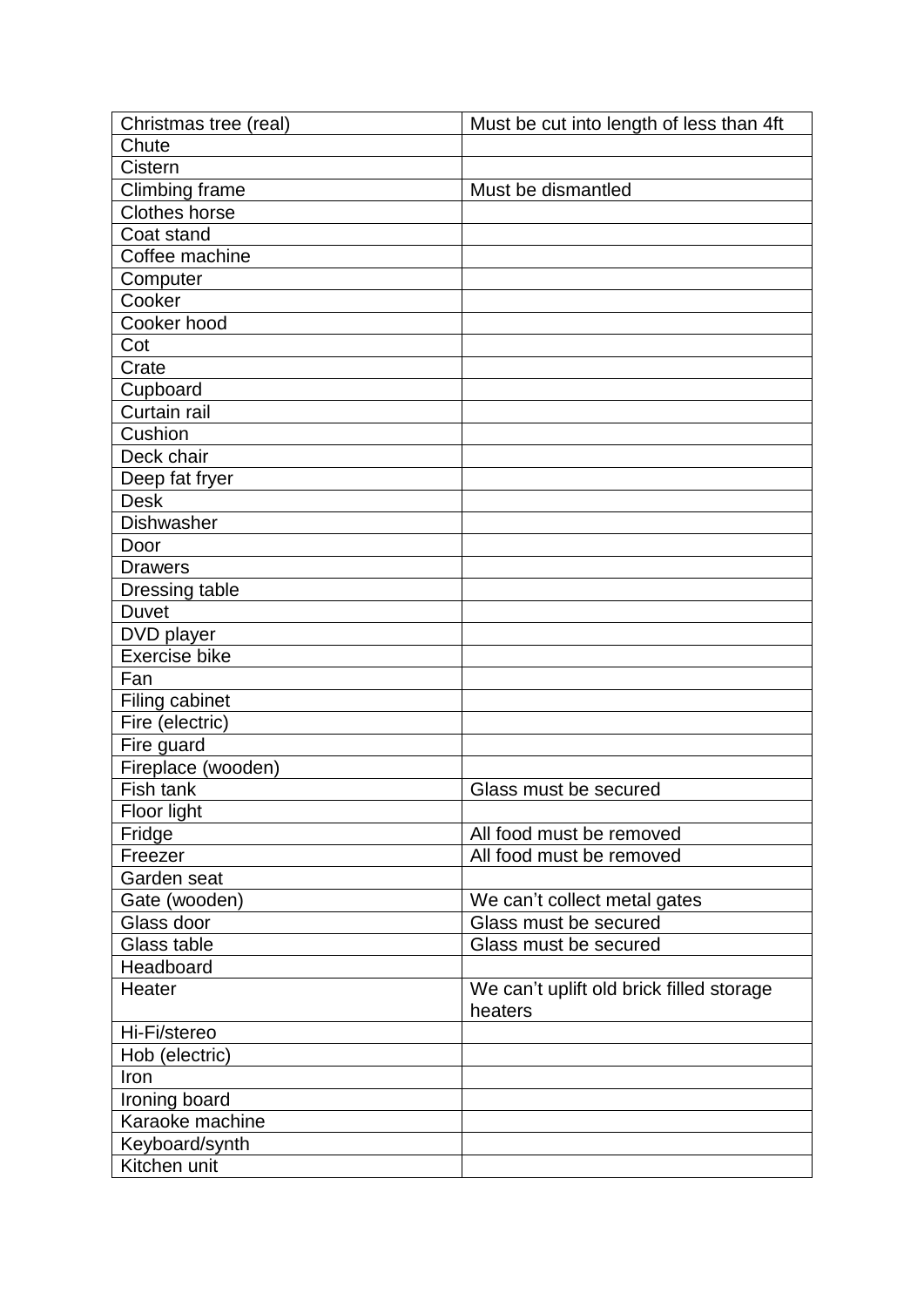| Knitting machine      |                                            |
|-----------------------|--------------------------------------------|
| Ladders               |                                            |
| Laminate flooring     | Must be cut into 4ft lengths and tied into |
|                       | bundles                                    |
| Lamp                  |                                            |
| Laptop                |                                            |
| Lawn mower (electric) |                                            |
| Lino                  | Must be cut into manageable bundles        |
| Locker                |                                            |
| <b>Mattress</b>       |                                            |
| Microwave             |                                            |
| Mirror                | Glass must be secured                      |
| Mop                   |                                            |
| Office equipment      |                                            |
| Oil drum              | Must be empty                              |
| Ottoman               |                                            |
| Oven                  |                                            |
| Paddling pool         |                                            |
| Pelmet                |                                            |
| Picture frame         |                                            |
| Plant pot             |                                            |
| Play pen              |                                            |
| Polystyrene           |                                            |
| Pouffe                |                                            |
| Pram                  |                                            |
| Pulley                |                                            |
| Rabbit hutch          |                                            |
| Radio                 |                                            |
| Radiogram             |                                            |
| Record player         |                                            |
| <b>Rug</b>            |                                            |
| Satellite dish        |                                            |
| Scooter               | Must be non-motorised                      |
| Sewing machine        |                                            |
| Shelving              | Must be cut into manageable lengths        |
| Shower base           |                                            |
| Shower screen         |                                            |
| Shower unit           |                                            |
| Sideboard             |                                            |
| <b>Sink</b>           |                                            |
| Sink unit             |                                            |
| Sofa                  |                                            |
| <b>Speakers</b>       |                                            |
| Stool                 |                                            |
| <b>Suitcase</b>       |                                            |
| Suite                 |                                            |
| Sun lounger           |                                            |
| Swing                 | Must be dismantled                         |